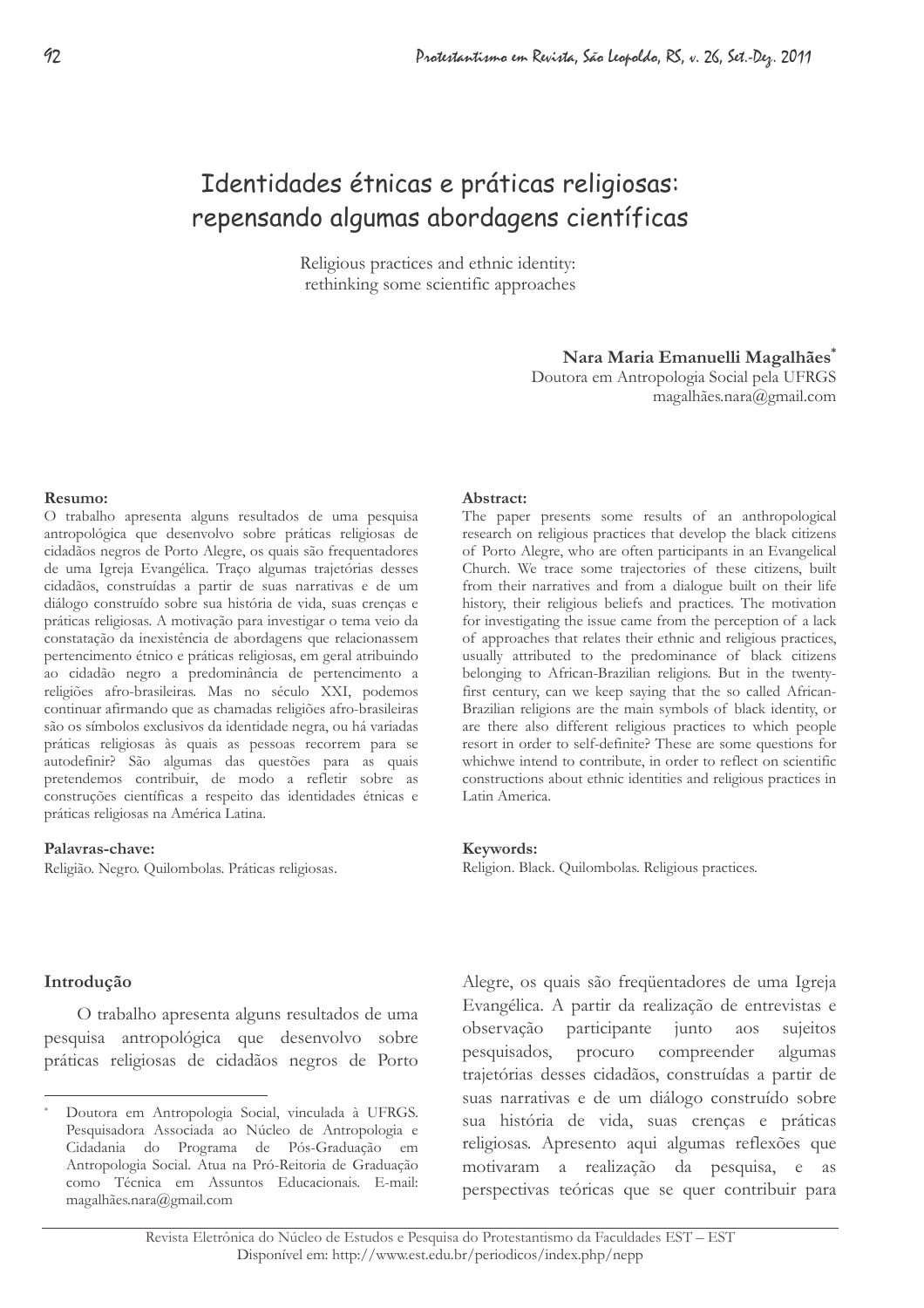problematizar.

#### Identidades. diversidade, questões étnicoraciais

Sabemos que Porto Alegre apresenta um imaginário concebido como branco, assim como outras cidades do Rio Grande do Sul, em decorrência de uma formação histórica que incluiu colonização acoriana, alemã e  $\lambda$ italiana, principalmente. Muitos autores afirmam, em decorrência disso, que a escravidão por aqui teria sido menos numerosa e/ou mais branda, dados que são contestados por pesquisas antropológicas e não resistem a uma observação mais acurada1. A presença do negro na cidade foi, então, omitida e até negada pela historiografia riograndense produzida no início do século. Segundo dados do IBGE,2 a população negra brasileira está representada de forma desigual e Porto Alegre é a capital brasileira com o menor número de pessoas que se declaram negras ou pardas, apenas 12,6%.

Nesta reflexão, apresentamos como hipótese a possibilidade de, no Século XXI, não podermos identificar o cidadão negro apenas como adepto das chamadas religiões afro-brasileiras, por estar inserido em outras práticas religiosas (como as religiões protestantes, pentecostais neo- $\epsilon$ pentecostais). Quer-se contribuir com esse estudo para repensar as categorias supostas como essenciais para a definição da identidade cultural de pessoas negras.

Um dos pressupostos que orienta o trabalho de pesquisa diz respeito ao debate das questões étnico-raciais: estamos aqui considerando a importância da categoria raça para a discusão sobre a identidade cultural dos sujeitos com os quais se realiza a pesquisa, sem considerá-la, no entanto, de modo essencialista. Consideramos que, do ponto de

vista biológico, "raças não existem", 3 mas do ponto vista cultural  $\mathbf{e}$ social, elas estão  $de$ definindo pertencimentos, permanentemente inclusões e exclusões. Preferimos, portanto, trabalhar considerando que não há uma essência de cor, mas sim uma gradação de cores, 4 às quais os sujeitos recorrem para auto-definir-se. Estamos privilegiando essa gradação auto-atribuída na pesquisa.

Tampouco estaremos considerando a categoria de "identidade" como algo estanque. As considerações de Paul Gilroy a respeito novamente nos servem de referência: "A história do Atlântico negro fornece um vasto acervo de lições quanto à instabilidade e à mutação de identidades que estão sempre inacabadas, sempre sendo refeitas".5

 $Além$ dessas questões. compartilhamos também algumas preocupações com grupos de pesquisa que procuram analisar o contexto atual de diversidade cultural, 6 considerando-o como pano de fundo em distintos temas de pesquisa. A diversidade cultural pode ser considerada um fenômeno próprio das sociedades contemporâneas, que demanda novas posturas metodológicas e um giro de perspectiva teórica para ser compreendida. Exige também uma reflexão sobre os limites do relativismo diante de conflitos advindos não mais (ou não só) de outras sociedades com costumes diversos, mas internamente às sociedades, com grupos assumindo posturas conflitantes a respeito do que se considera "correto" e/ou "normal".

Referimo-nos aqui às análises realizadas por LEITE, Ilka Boaventura (Org.). Negros no Sul do Brasil: invisibilidade e territorialidade. Ilha de Santa Catarina: Letras Contemporâneas, 1996. E também BARCELLOS, Daisy M. Família e ascensão social de negros em Porto Alegre. Tese (Doutorado em Antropologia Social). Rio de Janeiro, Museu Nacional/UFRJ, 1996.

Disponível em: <http://www.ibge.gov.br>. Acesso em: 22 nov. 2009.

A esse respeito, ver artigo de ANIOS, José C. G. dos. Se raças não existem, é inegável que insistem. Porto Alegre, 2007. Disponível em: <http://afrobrasileira.multiply.com/journal/item/33>. Acesso em: 26 jul. 2008. "Se raças não existem, é inegável

que insistem". Ver, a respeito, o estudo citado de BARCELLOS, 1996.

GILROY, Paul. O Atlântico Negro: modernidade e dupla consciência. São Paulo: 34; Rio de Janeiro: Universidade Cândido Mendes, Centro de Estudos Afro-Asiáticos, 2008. p. 30.

Refiro-me a interlocutores nos debates sobre mídia, inclusive em GTs da RAM e da ABA, como Isabel Travancas e Sergio Caggiano, da UBA (Universidad de Buenos Aires); e a pesquisadores do Núcleo de Antropologia e Cidadania (NACI), entre eles Cristian Job Salaini, Vera Rodrigues e Vinicius P. Oliveira, com quem pude dialogar sobre comunidades quilombolas do RS, e especialmente a Denise Jardim, coordenadora de atividades do Núcleo.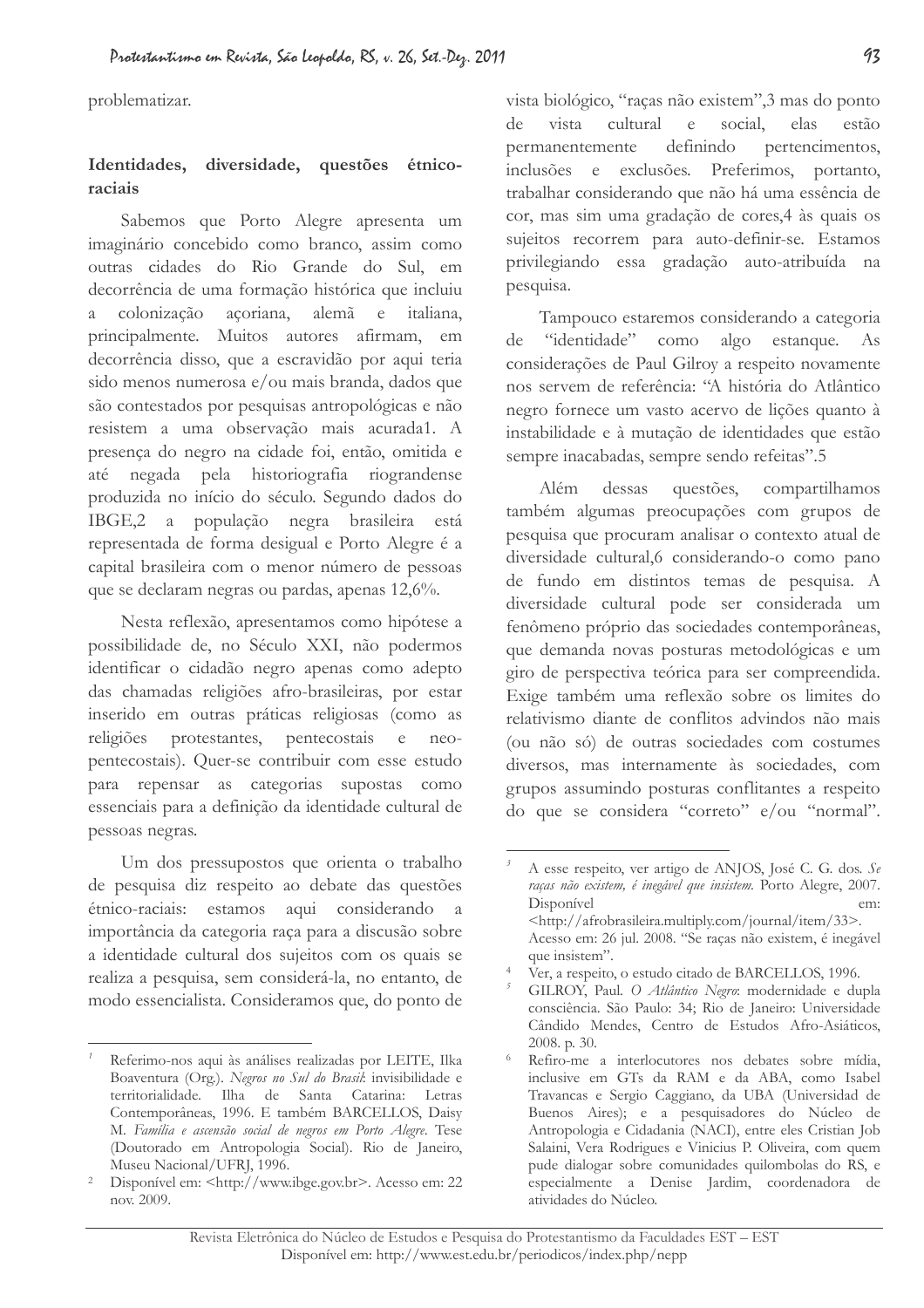Geertz se refere ao fenômeno como um complexo contexto de colagem.7 Com esta reflexão, queremos contribuir para compreender as identidades e práticas religiosas, reconhecendo-as inseridas nesse contexto de cruzamento diário entre distintas referências culturais 8

Outra definição que pode se fazer presente no debate é a de "comunidades quilombolas". Para abordá-la, consideramos o histórico da expressão: em 1996, um Núcleo de Pesquisa da Universidade Federal de Santa Catarina9 iniciou o levantamento de algo que ficou conhecido como "territórios negros" na Região Sul. Quando os resultados parciais dessa pesquisa chegaram às instâncias do primeiro governo petista estadual (do Rio Grande do Sul) se transformaram em "comunidades remanescentes de quilombos".10 Salientamos a história de uso da expressão para ressaltar sua condição de constructo, que não se faz sem disputas políticas e conflitos. Em artigo conjunto,11 refletindo sobre a construção da identidade quilombola, resgatamos a afirmação de Leite, quanto à sua preocupação com o fato de a população afro-brasileira, ao almejar ser constituída enquanto sujeito de direitos, acabar sofrendo o risco de ser interpelada por um viés perversamente folclorista da identidade. Destacamos que o processo de auto-definição em torno de territórios

quilombolas é atravessado por diferentes agentes acadêmicos, estatais, movimentos sociais, entre outros. O processo de reconhecimento, portanto, mesmo que fortemente ancorado no processo de auto-atribuição, encontra uma série de "microtribunais"12 em seu percurso, sendo facultado às comunidades pleiteantes o "ônus da prova" no que diz respeito às suas identidades e seus desdobramentos políticos.

# Pontos de reflexão

Sabemos que o debate sobre raças no final do Século XIX envolvia muitos preconceitos e reforcando exclusões, *as* relações de desigualdade.13 Ver também Boas,14 que, já em 1930, discutindo a metodologia das Ciências Sociais para explicar as formas culturais, recusava determinismos como o geográfico, econômico e racial (recusando as teorias de Gobineau). Em suas palayras:

> Não acredito que se tenha dado até hoje qualquer prova convincente de uma relação direta entre raça e cultura. [...] Características hereditárias têm um valor cultural quando são socialmente significantes... Qualquer tentativa de explicar as formas culturais numa base puramente biológica está fadada ao fracasso.

Mas as teorias do início do Século XX sobre supostas "democracias raciais"<sup>15</sup> se mostraram ainda mais perversas, impediam pois  $\overline{a}$ 

GEERTZ, Clifford, Os usos da diversidade. Horizontes Antropológicos, Porto Alegre, ano 5, n. 10, p. 13-34, maio 1999.

<sup>&</sup>lt;sup>8</sup> Outro debate inspirador para pensar o cruzamento entre fronteiras do pensamento, e sobre as divisões "artificiais" que construímos entre as ciências ditas naturais ou exatas e as ciências sociais, é aquele proposto por LATOUR, Bruno. Jamais fomos modernos: ensaio de antropologia simétrica. Rio de Janeiro: 34, 2005.

Referimo-nos ao NUER. Núcleo de Estudos sobre Identidade e Relações Interétnicas, coordenado pela profa. Ilka Boaventura Leite e que tem como uma de suas publicações da época a obra citada: LEITE, 1996.

Ver BARCELLOS, Daisy M. et al. Comunidade Negra de Morro Alto: historicidade, identidade e territorialidade. Porto Alegre: UFRGS, 2004. e ANJOS, José C. G. dos; SILVA, Sérgio B. da. São Miguel e Rincão dos Martimianos: ancestralidade negra e direitos territoriais. Porto Alegre: UFRGS, 2004. p. 98.

SALAINI, Cristian J.; MAGALHÃES, Nara M. E. Mídia, identidades étnicas e o debate sobre o autêntico e o inautêntico cultural. In: XXXIII Encontro Anual da ANPOCS. Caxambu: ANPOCS, 2009. Disponível em: <http://www.anpocs.org.br>. GT 10 Cultura, Economia e Política, coordenação Maria Celeste Mira e Edson Farias.

<sup>&</sup>lt;sup>12</sup> ANJOS, José C. G. dos. Remanescentes de quilombos: reflexões epistemológicas. In: LEITE, Ilka B. (Org.). Laudos Periciais Antropológicos em Debate. Florianópolis: Co-Edicão NUER/ABA, 2005.

<sup>&</sup>lt;sup>13</sup> Referimo-nos a teorias dos Séculos XVIII e XIX, como a de Joseph Gobineau (1816-1882), que fundamentaram a expansão colonial e imperial de nações européias, justificando a subjugação de povos e territórios. Ver a respeito GIDDENS, Anthony. Raça, Etnicidade e Migração. In: Sociologia. Porto Alegre: Artmed, 2005. p. 205. BANTON, Michael. Etnogênese. In: A idéia de raça. Cap. VIII. São Paulo: 70/Martins Fontes, 1977.

 $14$ BOAS, Franz. Antropologia cultural. Rio de Janeiro: Jorge Zahar, 2005. p. 60.

 $15$ Como o argumento desenvolvido na obra do início do século XX: FREYRE, Gilberto. Casa grande e senzala. Rio de Janeiro: Record, 1989, a qual colocaria o Brasil para o resto do mundo como uma experiência bem sucedida de mistura de raças e de "democracia racial", idéia que permaneceu em um imaginário que dificultou o combate ao racismo, considerado como "inexistente" por aqui.